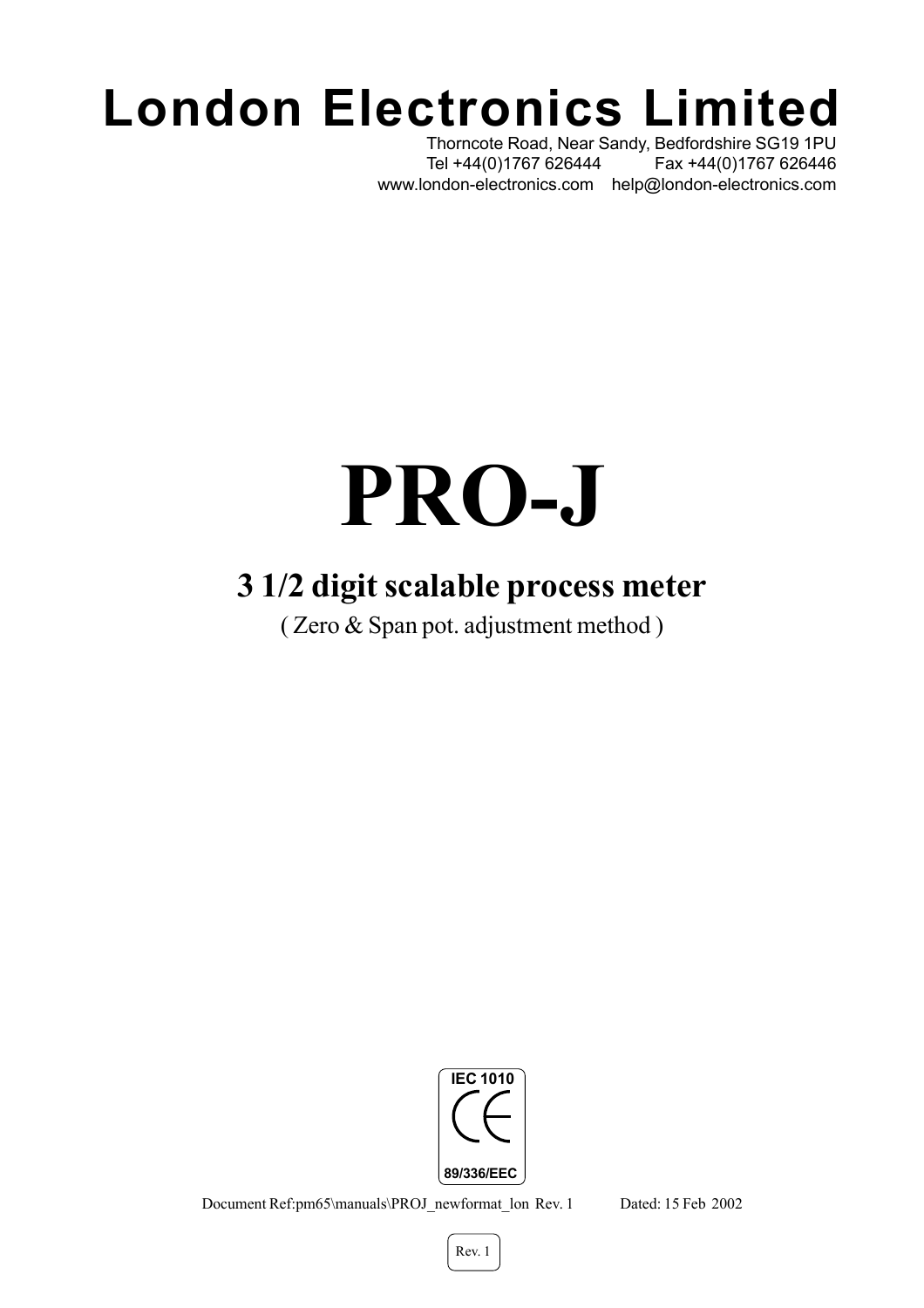#### **Alphabetic Index**

| Warnings - Read First!                | $\overline{2}$ |
|---------------------------------------|----------------|
| Calibration                           | 9              |
| Connections                           | 5              |
| Decimal point position selection      | 9              |
| Decimal point - remote control option | 11             |
| Declaration of Conformity             | 14             |
| <b>Front Panel controls</b>           | 9              |
| <b>General Description</b>            | 3              |
| <b>Getting Started</b>                | 4              |
| Introduction                          | 1              |
| Input connection examples             | 5              |
| <b>Jumpers</b>                        | 6, 8 & 9       |
| Revision record                       | 13             |
| Specifications                        | 10             |
| Variable Brightness Option            | 12             |
| <b>Warnings</b>                       | $\overline{2}$ |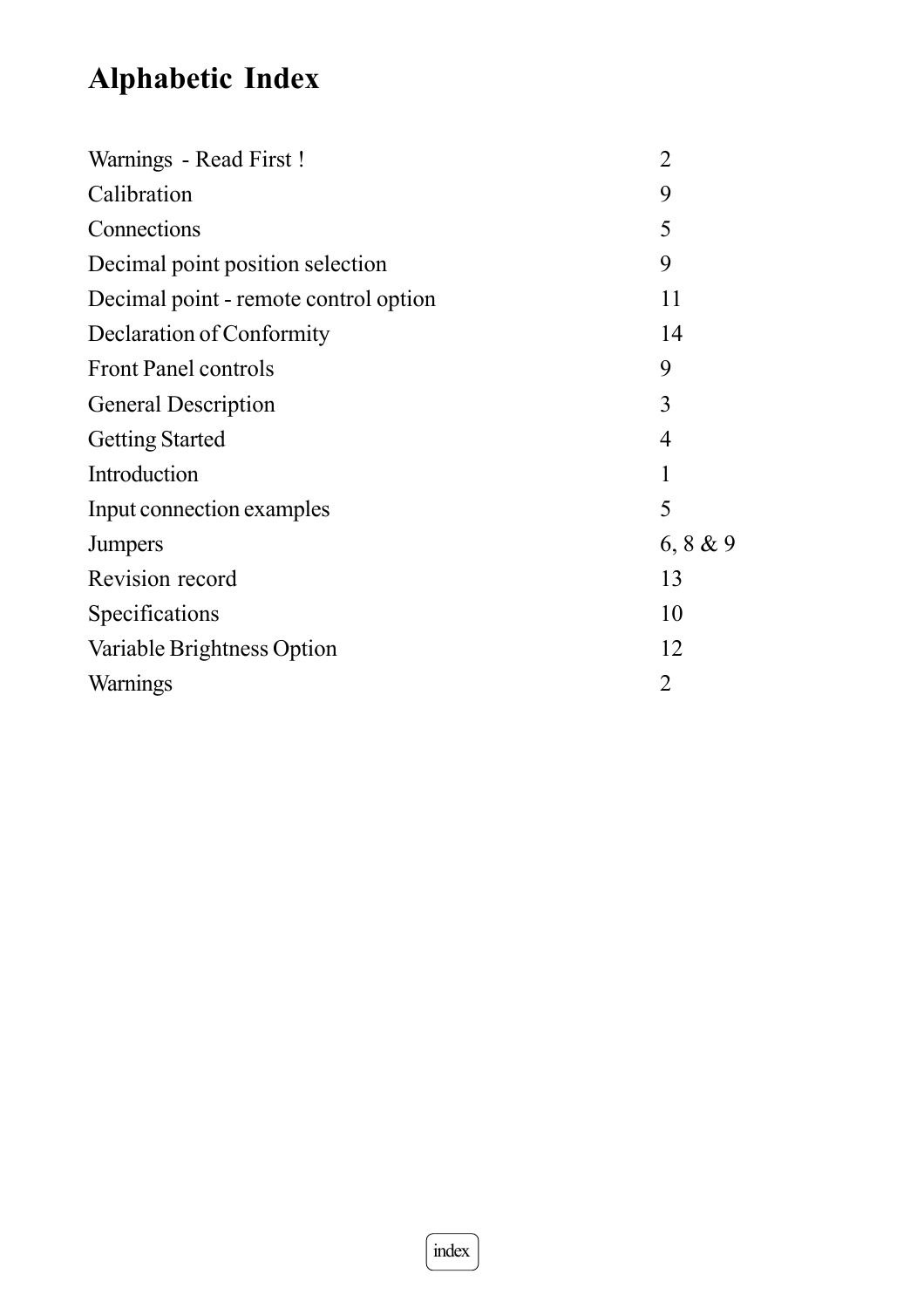#### **Important Introductory Notes**

Please feel welcome to contact us if you need help, have a complaint, or if you have suggestions for improving our products or services.

If you contact us about a product you already have, please give us as much information as you can, so we can give you accurate and swift help.

Your new meter has a 2 year warranty, and we will put right or replace any meter found to be faulty through bad workmanship or materials. This warranty does not cover damage caused by misuse or accident.

*IMPORTANT* If the meter is a vital component in your process, you may wish to buy a spare to cover possible failure or accident, as we cannot guarantee instant repair or replacement.

We always try to improve our products and services, so changes to instruments will inevitably occur. Please keep this manual safely for future reference, as future manuals, covering revised designs may no longer describe your product accurately.

We do not make any claims as to the suitability of this product for any particular application. The choice of product and responsibility for the choice lies with the User.

Let us know if you would like our full terms and conditions of trading.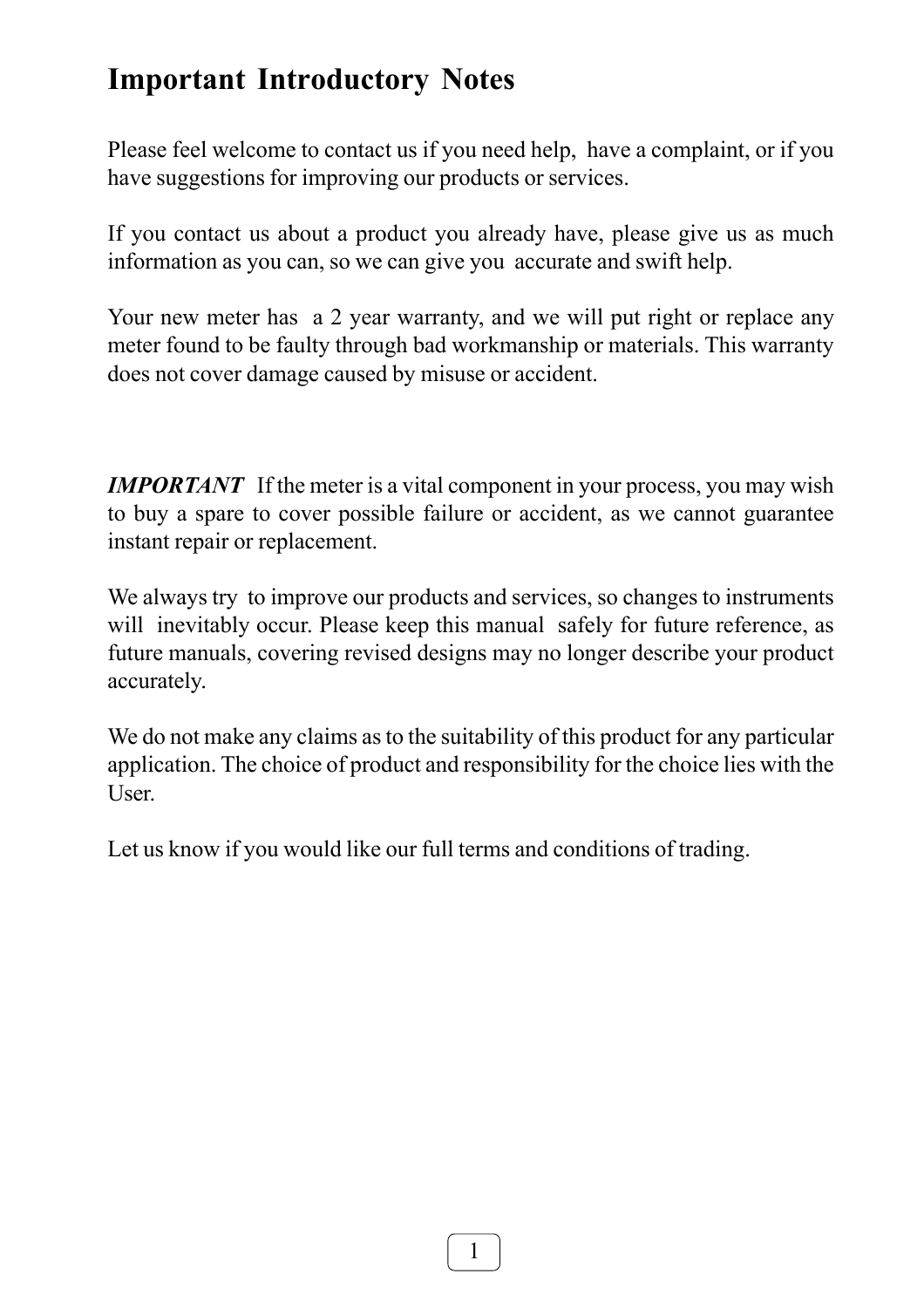**Warnings**



**Please carefully read all warnings and ONLY install the meter when you are sure that you've covered all aspects.**

\* Connect the meter according to current IEE regulations and separate all wiring according to IEC1010.

\* Power supplies to this equipment must be anti-surge fused at 125mA for 230V supply, 250mA for 110V supply or 1A for DC supplies in the range 11-30VDC.

\* Check that model number and supply voltage suit your application before you install the meter.

\* Don't touch any circuitry when the meter is powered, because lethal voltages may be present on the circuit board.

\* Only use insulated screwdrivers for adjusting the Zero and Span pots

\* We have designed this product for Installation class II service.

\* We have designed this product for use in Pollution-Degree 2 environments.

\* Only adjust switches or connections with the power removed.

\* Ensure all screw terminals are tight before applying power.

*Safety First ..............Don't assume anything............. Always double check. If in doubt, ask someone who is QUALIFIED to assist you in the subject.*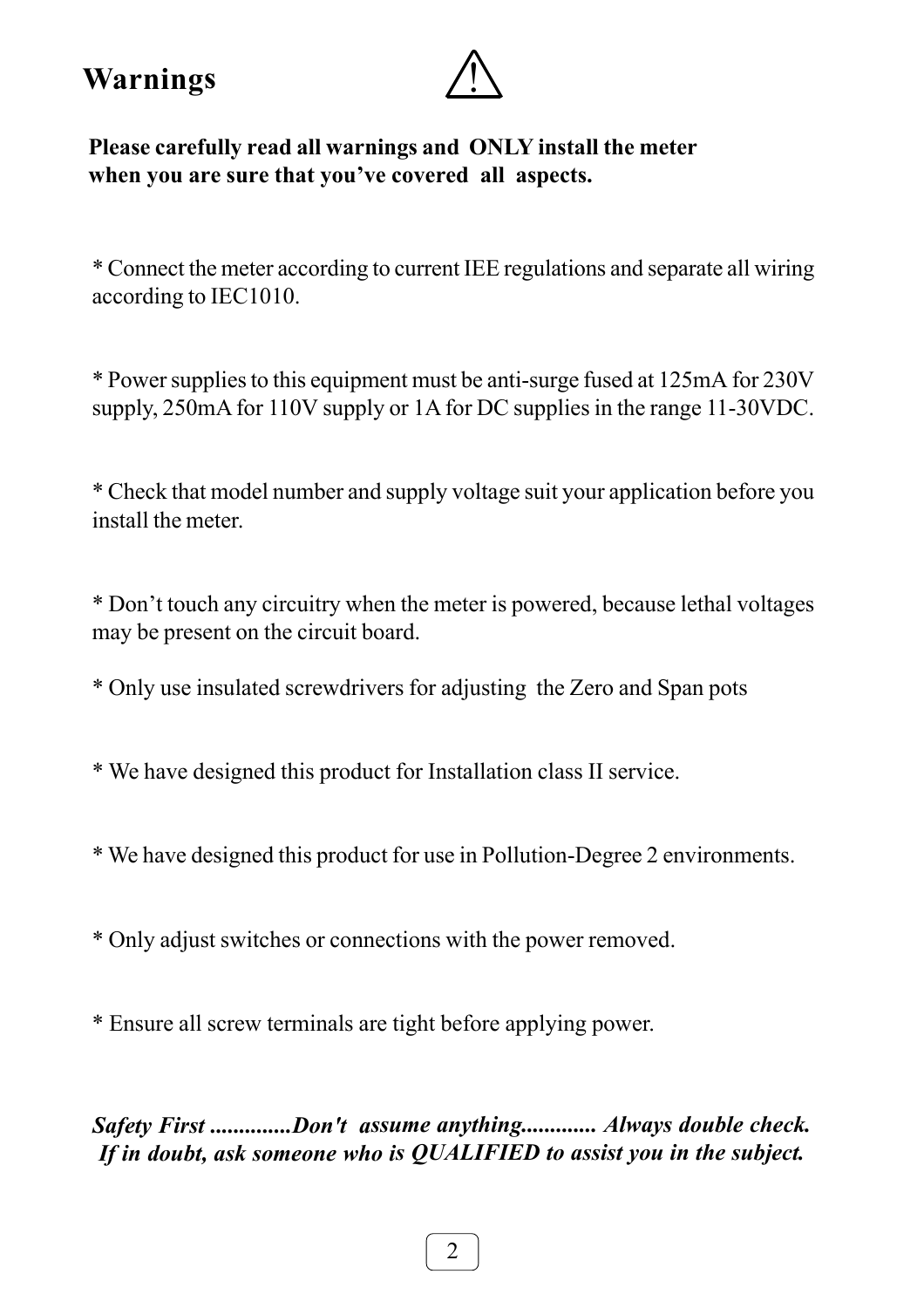#### **General Description**

The PRO-J offers you a simple process indicator, which you can use to monitor and scale 4-20mA, 0-10V and 1-5V DC process signals.

Its wide range scalability allows you to display many different physical variables, such as temperature, pressure, weight, humidity etc.

You can choose from a wide selection of self-adhesive labels, supplied with every meter, to allow you to identify your reading units.

You can also use the meter's internal regulated DC excitation output to power your sensor. Choose either 10V or 24V, by placing jumper switches. The excitation output supply is available on the input connector.

The PRO-J uses a dual slope integration method to give +/- 1999 count resolution of  $+/-20$ mA or  $+/-10V$  analogue input signals. You can include a decimal point within the display. You can select where the decimal point appears with a pushon jumper switch.

Optional features include remote decimal point selection, by way of remote switching, variable display brightness control, and an extra fixed 0 digit to multiply the reading by 10.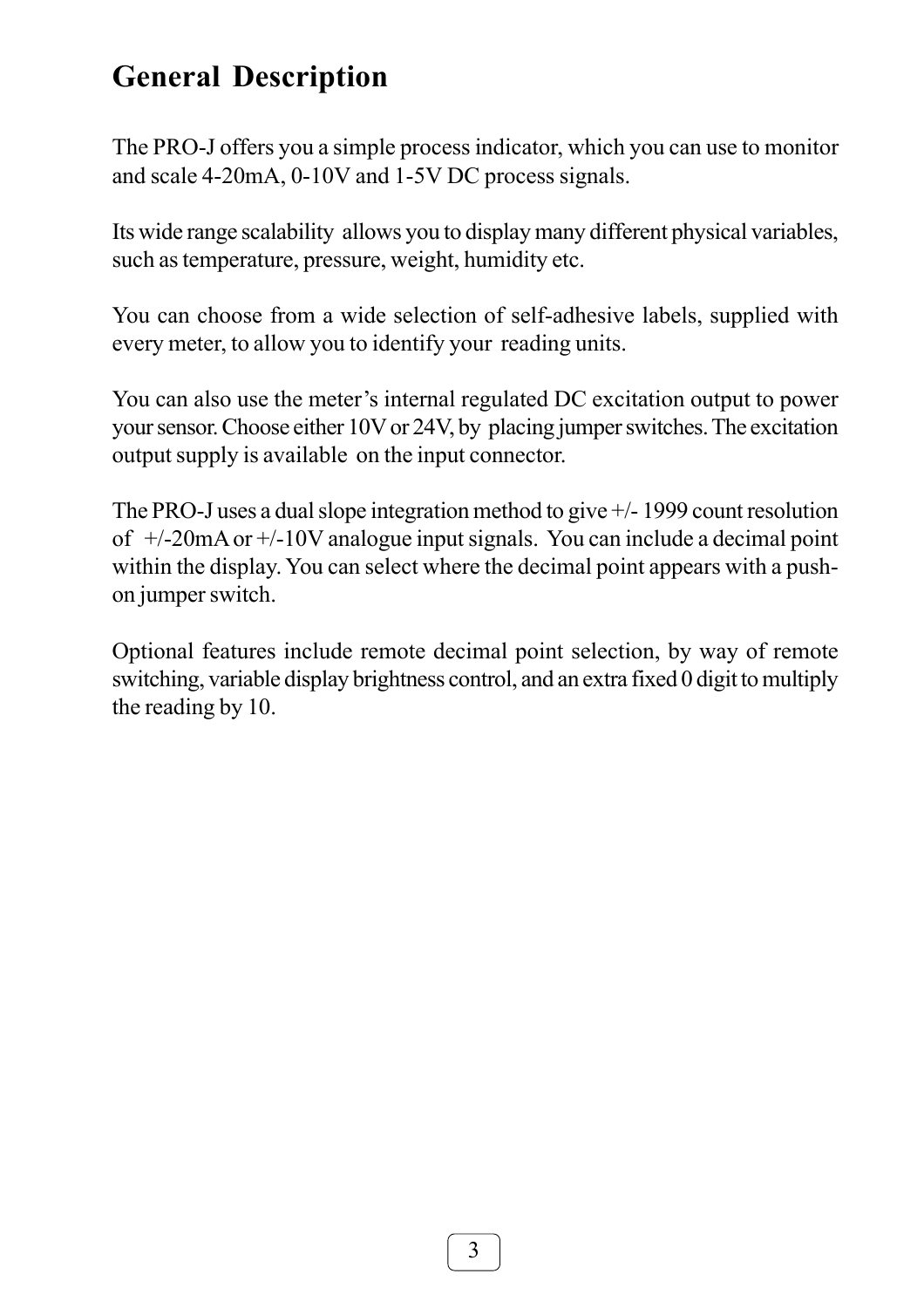#### **Getting Started**

First, check that the meter will suit your application and the available power source (either 110 VAC, 230 VAC or 11-30 VDC).

If you asked us to configure the meter for you, please check that the scaling and settings agree with your requirements.

We fully tested and calibrated your meter for you, but a pre-installation test may be useful to check that everything works as you intended.

Check that your panel cutout is correct , 92mm wide, 45mm high. You must fit the meter in a protective enclosure for installation class II service. Remove the 2 screws holding the U clamp at the rear of the case and all the connectors. Slide the meter into the cutout and re-fit the U clamp and screws. Tighten the screws just enough to hold the meter firmly in place.

Connect the signal and power cables to the appropriate screw terminal connectors. See our connection drawing to check that you are using the correct terminals.

Check, before switching on, that the power is suitable for the unit.

The display should then show a steady reading relating to zero input signal; for the factory default 4-20mA=0-100.0 scaling, this should be between -24.9 and -25.1.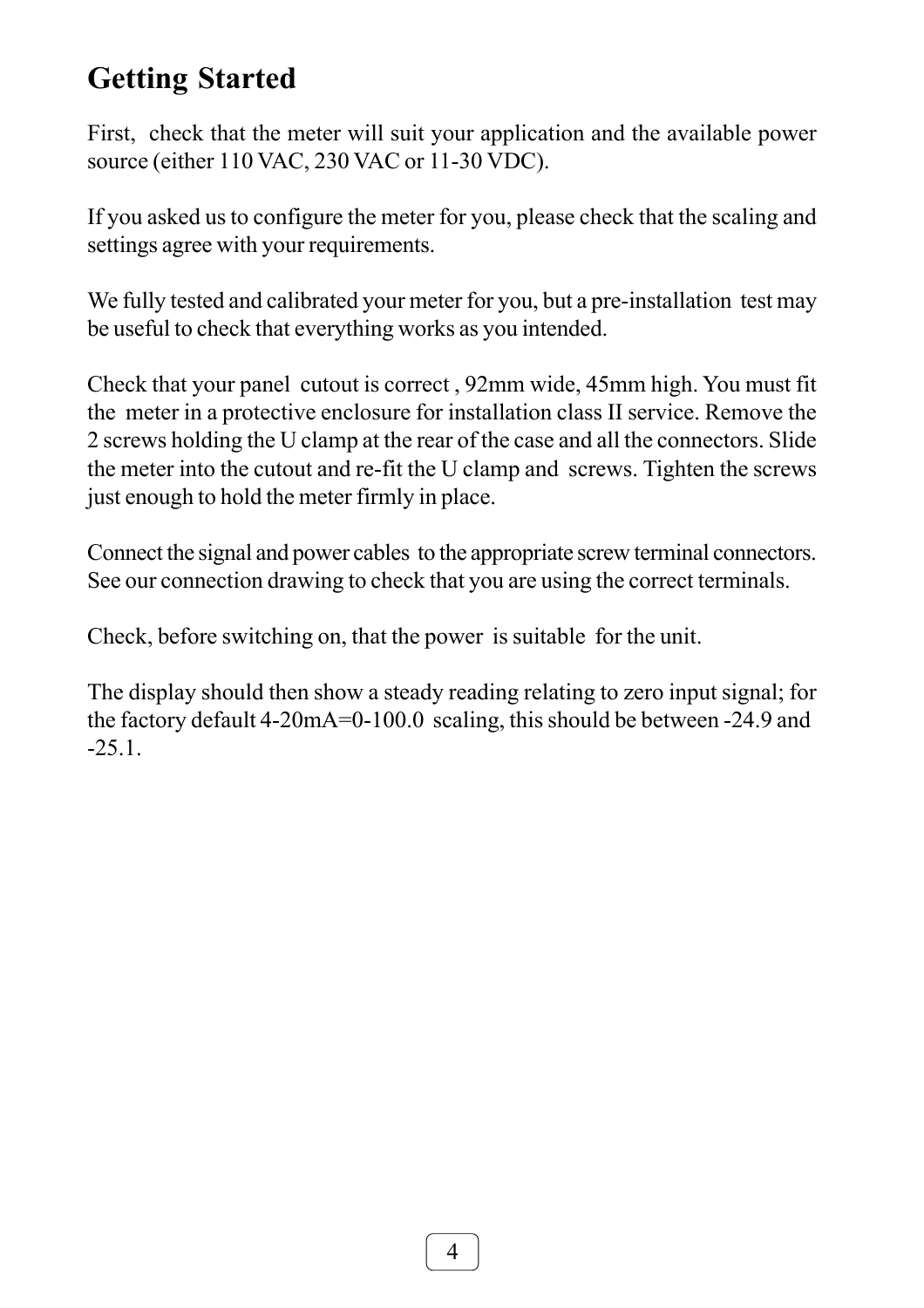#### **Connections**

This meter has detachable screw terminal connectors to make installation as easy as possible for you. We suggest you use multistrand insulated wire with ferrules to DIN46228/1. You can use stripped wire with cross sectional area from 0.5 to 2.5mm<sup>2</sup>. Strip back insulation 7mm.



Use screened cable for your input signal and connect the screen to power earth at the meter end of the cable only. For best performance, keep the signal cable well away from power cables, which could carry electrical noise likely to interfere with your measurement.

Loop powered 2 wire 4-20mA transmitter



Direct signal I/P



Slidewire (configure for 10V excitation and 10V input)

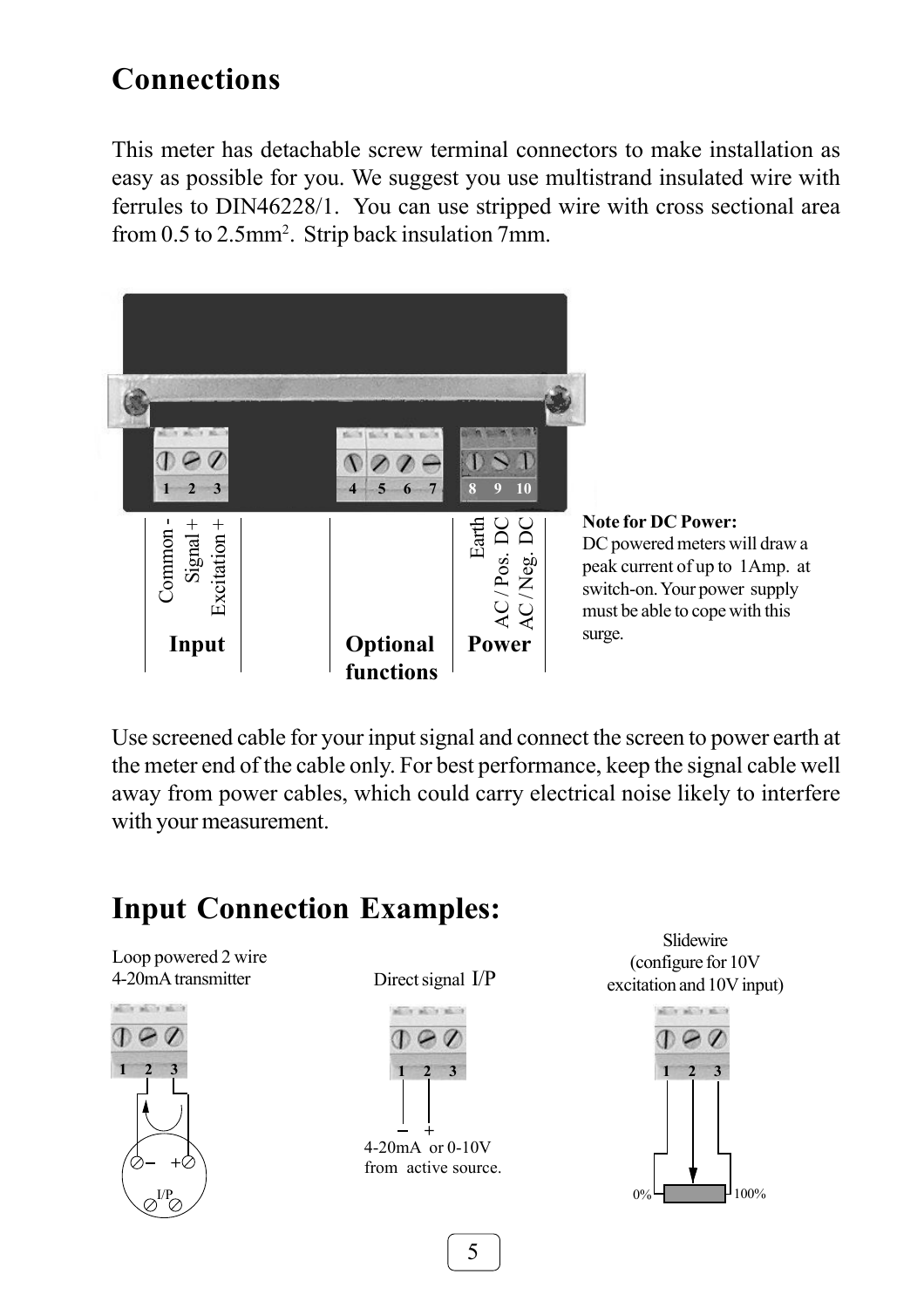#### **How to select Input Signal and Excitation voltage**

You can choose from 6 input signal ranges and 2 excitation voltage ranges. Look on the meter's back panel, where you will see a collection of jumpers.

*You must remove power from the meter when you change jumper positions*

Use pointed pliers to change the position of jumpers to suit your application.

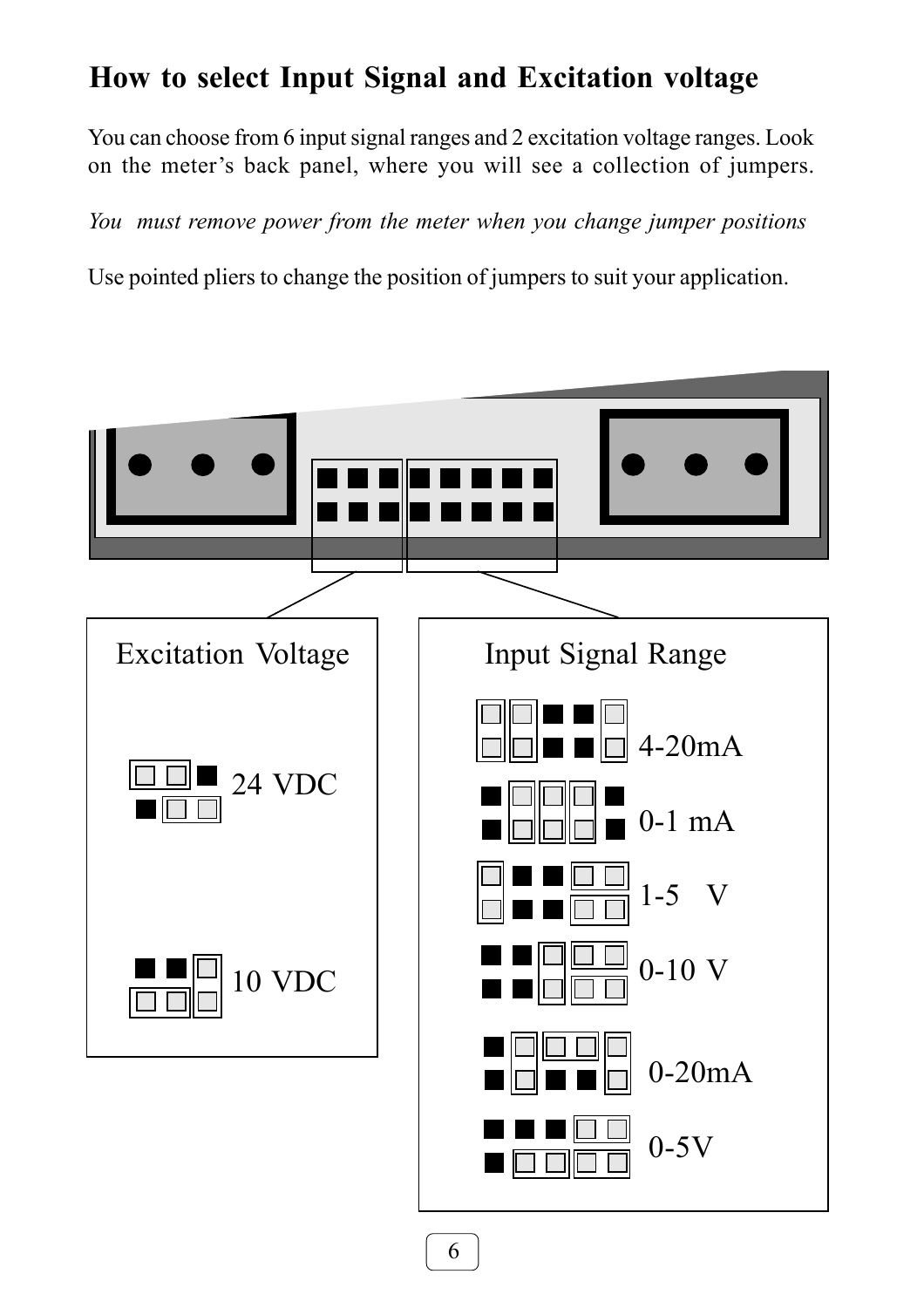#### **How to remove the front lens**

You will need to remove the front lens if you want to calibrate your meter, or if you want to change its power supply voltage or decimal point position.

The lens is designed to remain firmly in place under normal operating conditions to prevent accidental or casual removal.

Look under the bezel surface and you will see two small slots. Push a terminal screwdriver firmly up into the left slot and gently pull the bezel forward on its lower left corner. Then repeat for the slot on the right side and the lens should detach.

To replace, simply press the lens back into position, and test to ensure it has clipped on firmly.

*You should never leave the meter unattended with the lens removed.*

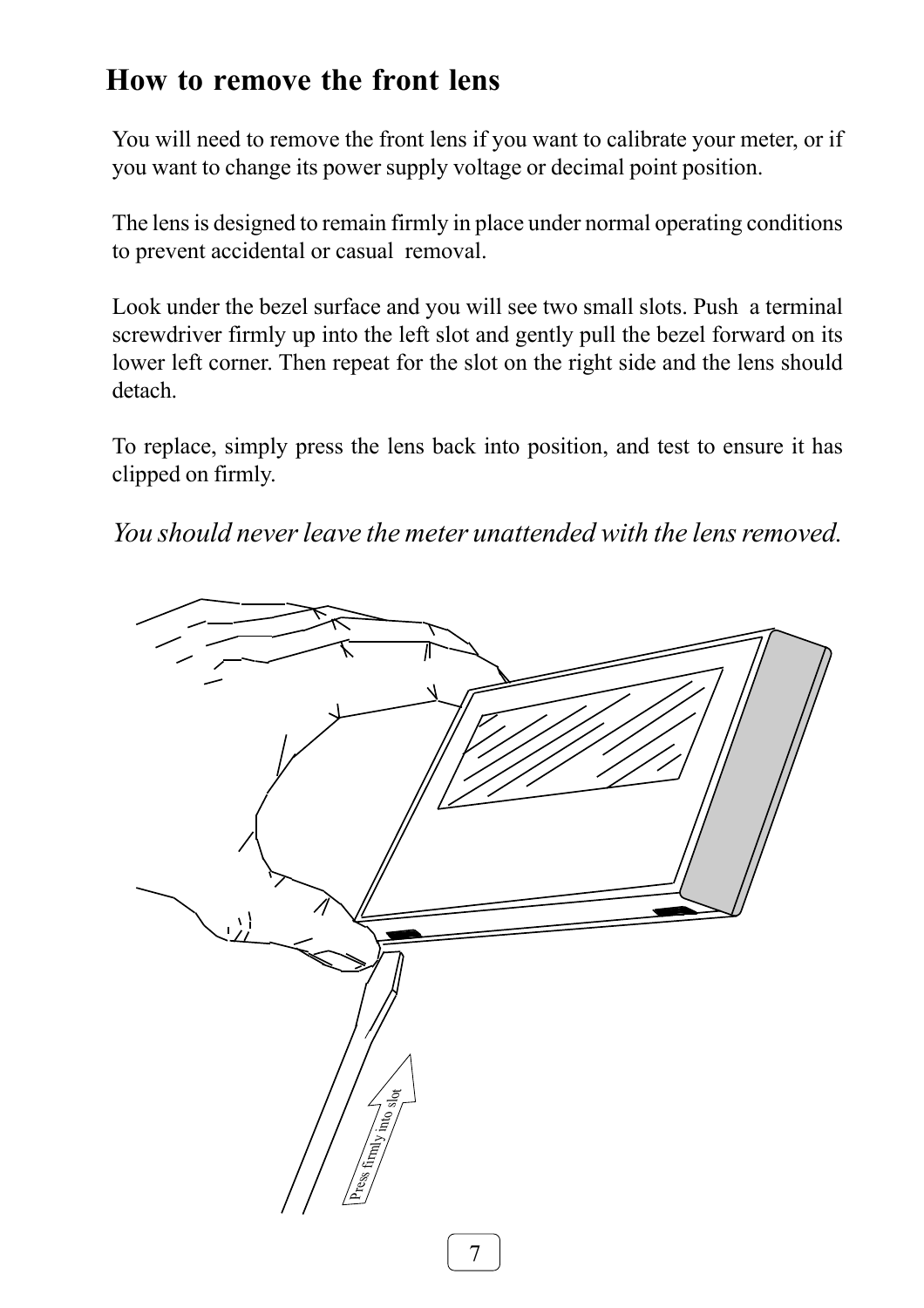#### **AC Power Voltage Selection**

If you need to change the AC power voltage setting , remove the front panel, and the small #1 POSI screw in the bottom surface of the case, near the back.



Withdraw the whole assembly from the front. Cut and solder links in new position, as required, and replace assembly, screw and front cover.

**Please remember to amend any labelling on the meter to show the new power voltage.**

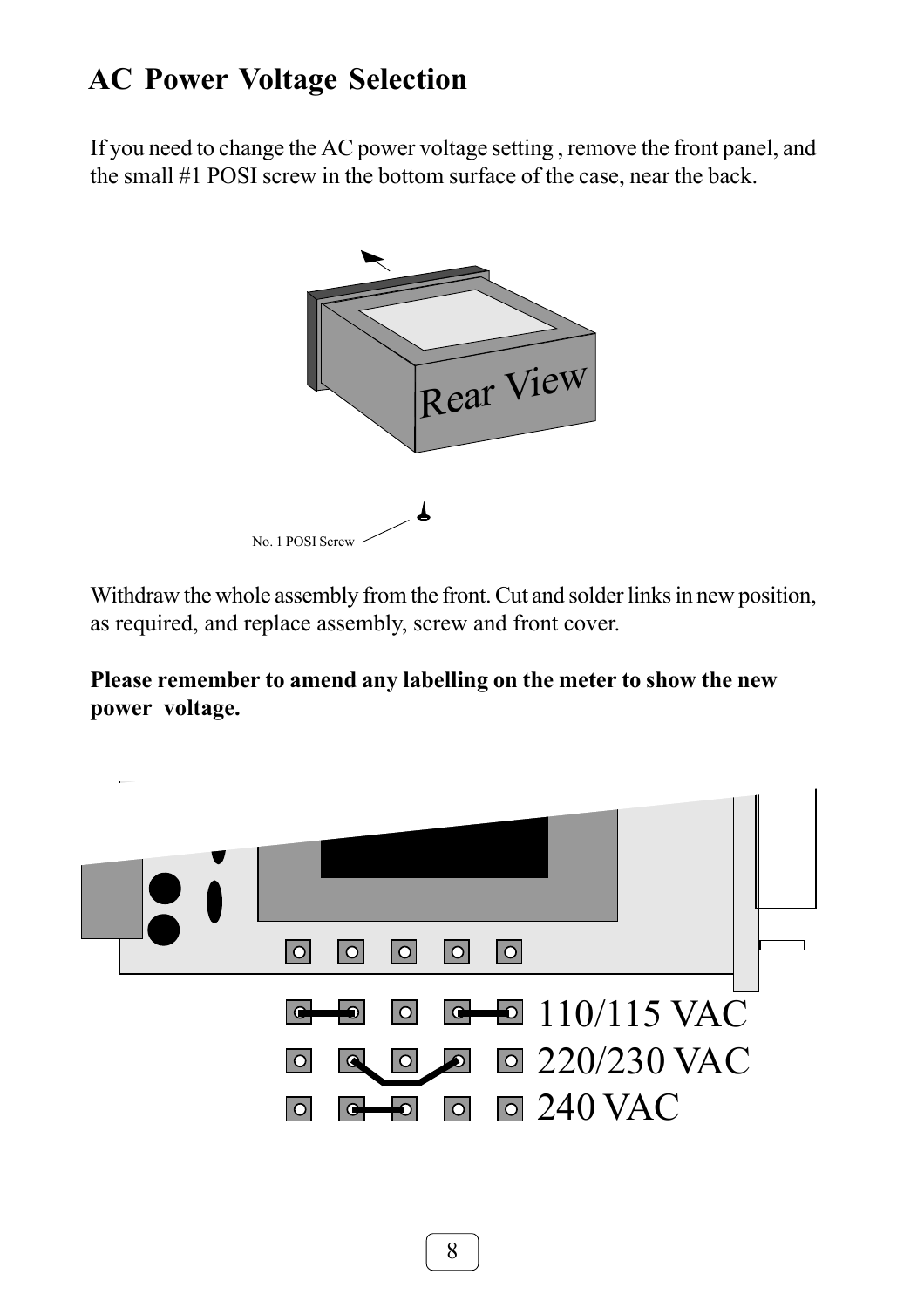#### **Decimal Point Selection and calibration**

You can select the decimal point position by removing the front lens, which reveals a set of push-on jumpers .. see below. An add-on connector option allows the decimal point to be selected remotely with contact closures. Please see the 'Connection Details' page.

Before you start to calibrate your meter, please check that the input range and excitation voltage jumpers are correctly positioned for your application.



1) Apply  $0\%$  input and adjust the zero pot " Z " for  $0\%$  of display range.

2) Apply 100% input and adjust the span pot " S " for 100% of display range.

3) Repeat steps 1) and 2) until you are happy with the calibration.

4) Apply 50% input and you should see the display shows 50% range.

If the dummy zero option is installed, this will be added to the RIGHT of the digits shown.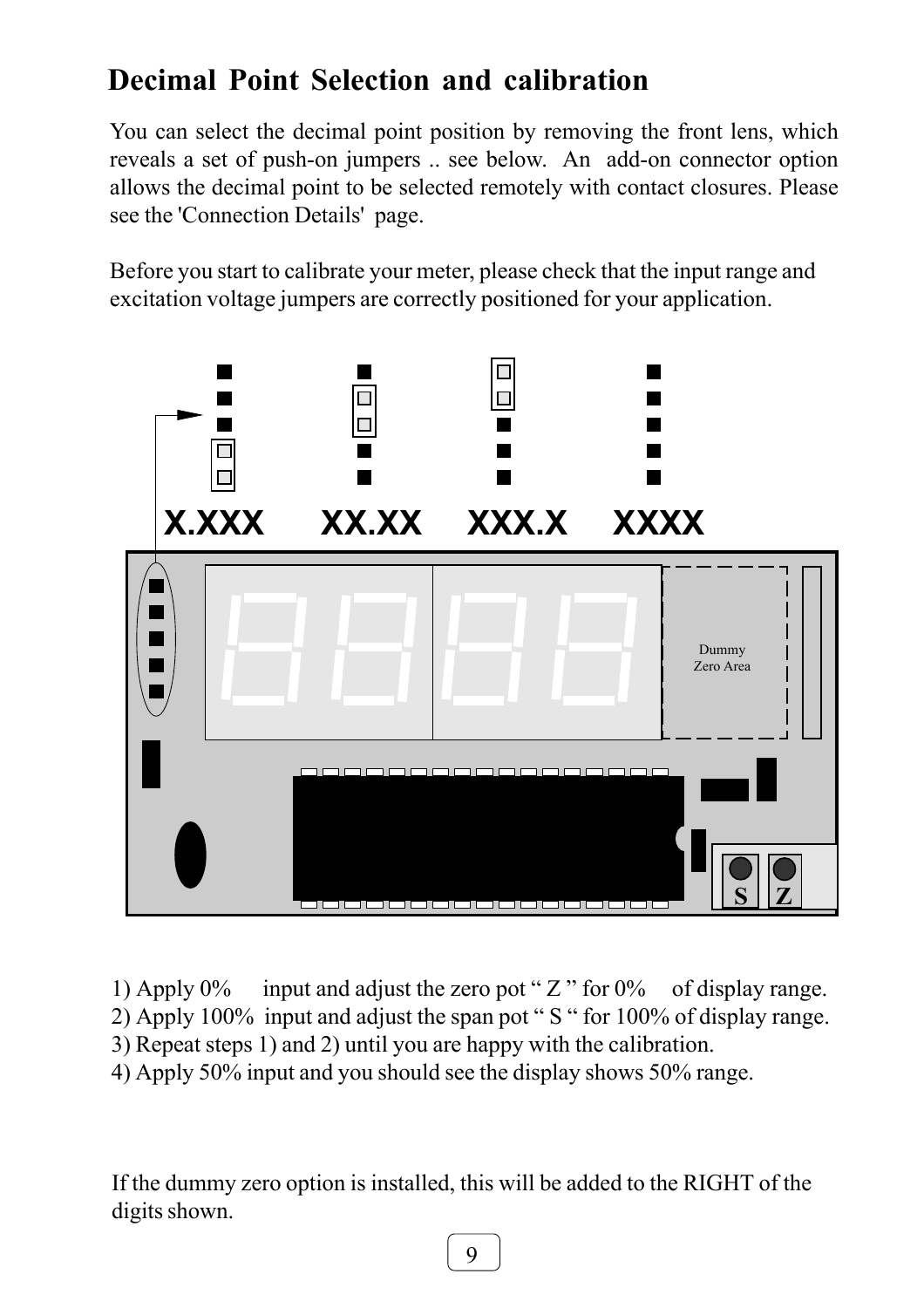#### **Specifications**

| <b>Bezel</b> size          | 48mm high by 96 mm wide (1/8 DIN)                  |            |                  |
|----------------------------|----------------------------------------------------|------------|------------------|
| <b>Panel Cutout</b>        | 45 mm high by 92 mm wide                           |            |                  |
| <b>Case Depth</b>          | 93 mm behind panel, including connectors           |            |                  |
| Weight                     | 300 grammes                                        |            |                  |
| <b>Case Material</b>       | Black polycarbonate                                |            |                  |
| <b>Connectors</b>          | Detachable Screw Terminal connectors               |            |                  |
| <b>Operating Temp.</b>     | $\theta$ to 50 degrees C, non condensing humidity  |            |                  |
| <b>Storage Temp.</b>       | $-25$ to 70 degrees C                              |            |                  |
| <b>Power supply</b>        | 110 or 240 VAC or 11-30 VDC with optional inverter |            |                  |
| <b>Power consumption</b>   | 4 watts maximum                                    |            |                  |
| <b>Input Signal Ranges</b> | $+/- 1$ mA                                         | $+/-20mA$  | $+/-10V$         |
| <b>Operating Overload</b>  | $+/-1.3mA$                                         | $+/-22mA$  | $+/-12V$         |
| <b>Maximum Overload</b>    | $+/-50mA$                                          | $+/-150mA$ | $+/-100V$        |
| <b>Input Resistance</b>    | 200 Ohms                                           | 13 Ohms    | 1 Megohm nominal |

| Display type              | High efficiency LED, red or green              |
|---------------------------|------------------------------------------------|
| <b>Accuracy</b>           | $+/-0.1\%$ of range $+/-2$ counts              |
| Span tempco               | 100ppm/Degree Celsius max                      |
| <b>Zero Tempco</b>        | 50ppm/Degree Celsius                           |
| <b>Excitation voltage</b> | 24VDC +/- 20% rated at 30mA, or 10V rated 50mA |
| A/D conversion            | Dual slope $+/-1999$ count maximum resolution  |
| <b>CMRR</b>               | 100dB 0-60Hz. 250V max.                        |
| <b>NMRR</b>               | 60 db at 50/60 Hz.                             |
| Display update rate       | 2.5 readings per second                        |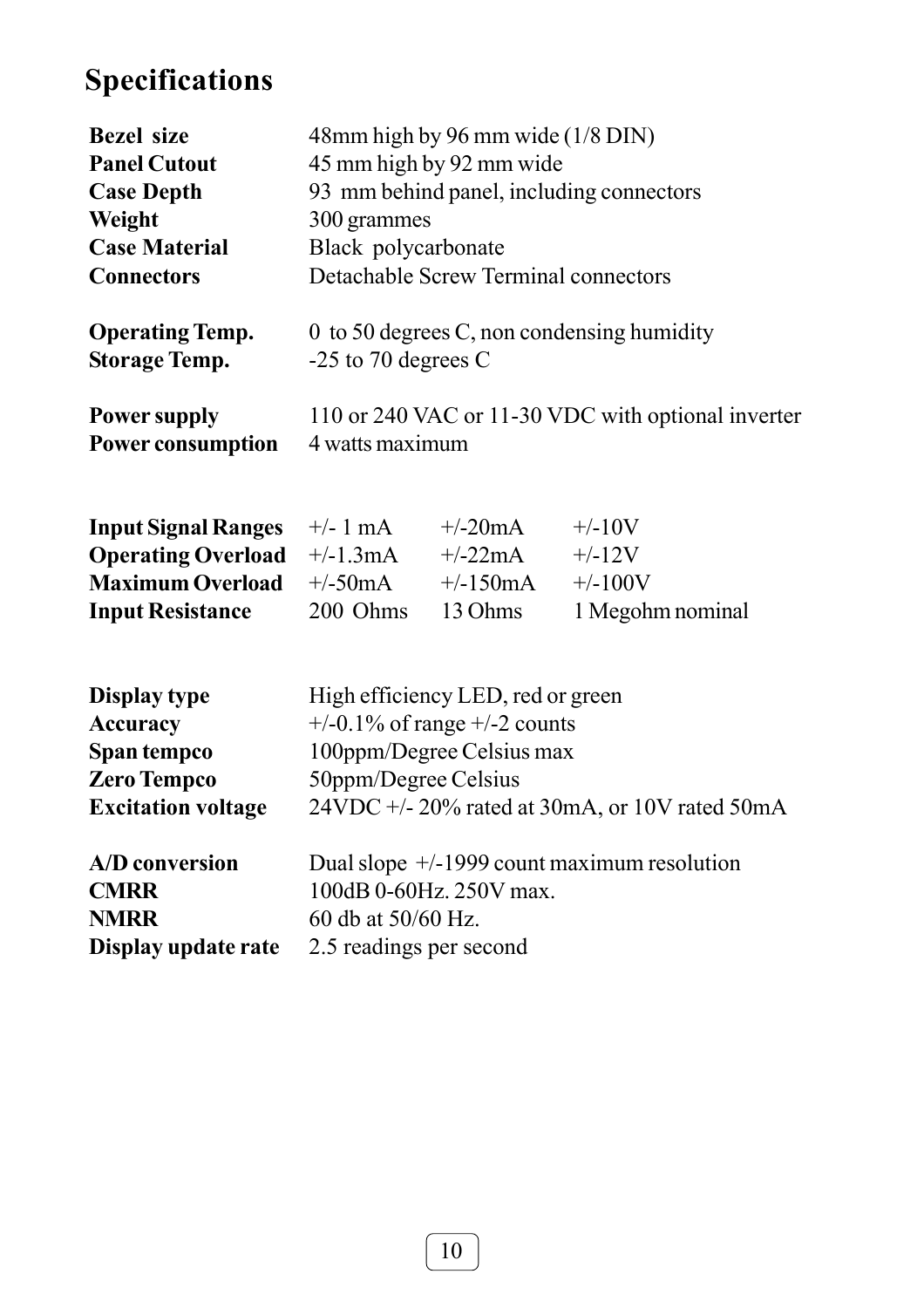#### **Remote Decimal Point selection option**

If you ordered your display with the Remote Decimal point selection option you will be able to change the decimal point position by way of external contact closures.

On the unit's model number, a suffix 'DPCC' will be present, if this option has been included.

#### WARNING !

The decimal point selection connector will be at the same potential above ground as the input signal and could present a shock hazard if accessible to users.



In the example shown, a 4 way rotary switch allows 4 decimal point choices to be selected,  $1$  XXXX 2] X.XXX 3] XX.XX 4] XXX.X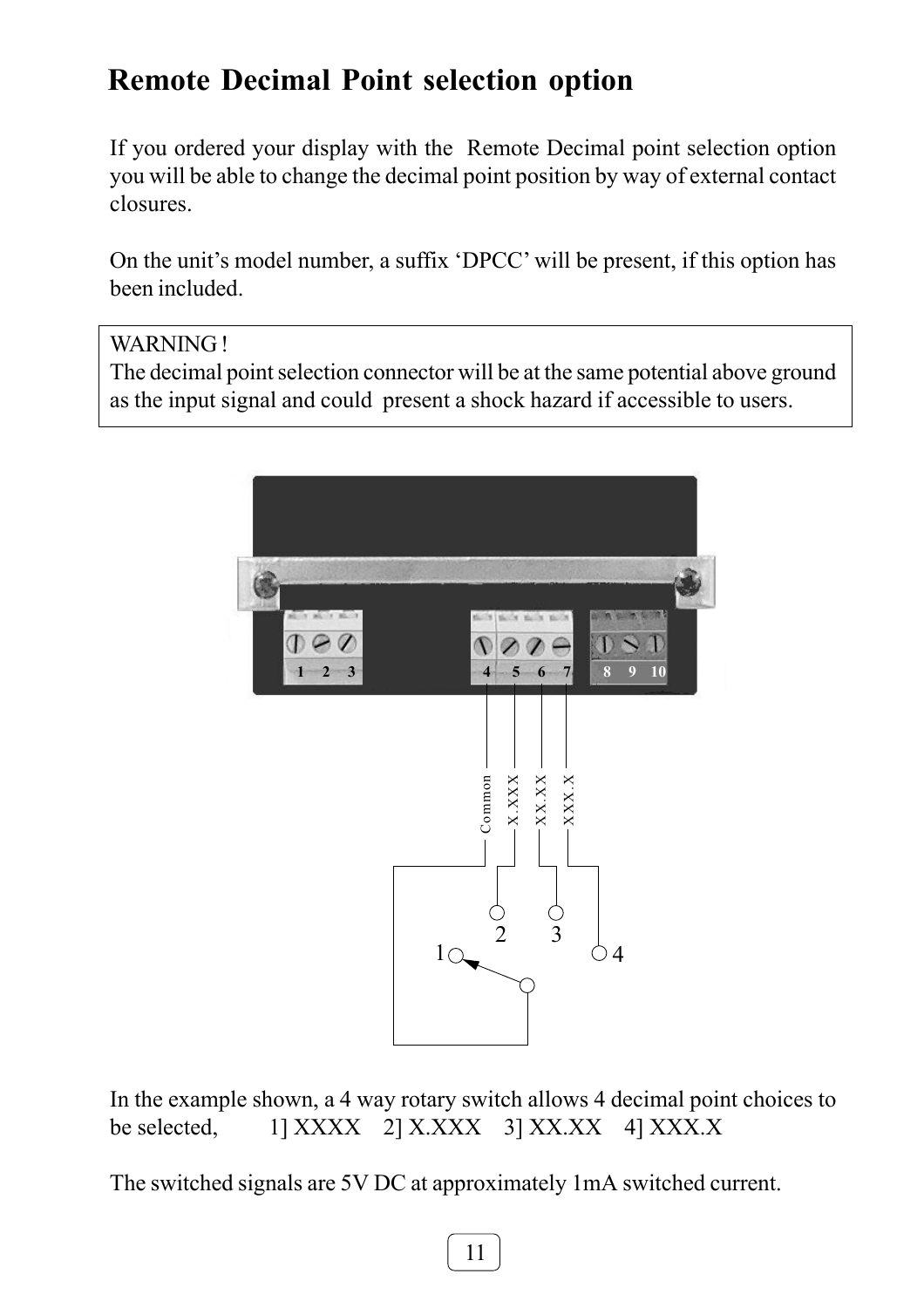#### **Variable Brightness option**

If you ordered your display with the Variable Brightness option you will be able to change the display brightness by way of an external potentiometer.

On the unit's model number, a suffix 'VB' will be present, if this option has been included.

WARNING!

The variable brightness connector will be at the same potential above ground as the input signal and could, therefore present a shock hazard if accessible to users



In the example shown, a 1Kilohm linear potentiomer allows adjustment from 0% to 100 % brightness.

The adjusted signal is 5VDC across the potentiometer.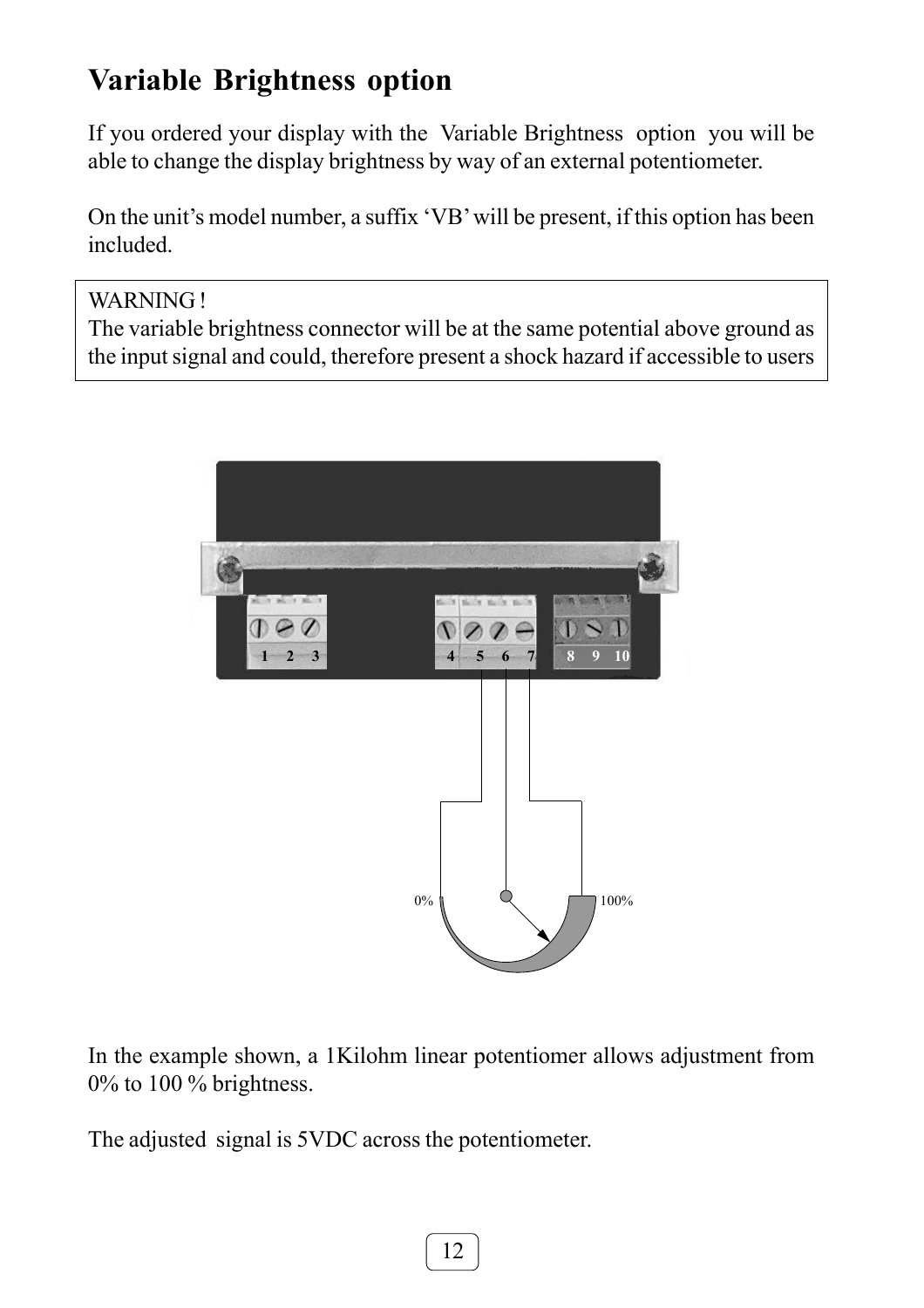#### **Record of Revisions**

15 February 2002 Manual re-formatted from fanfold to bound

#### **Waste Electrical and Electronic Equipment (WEEE)**



In Europe, this equipment must be disposed of in accordance with European Parliamentary Directive 2002/96/EC

This directive encourages recycling and the reduction of waste materials in the environment.

This means it must be sent to an approved recycling plant if you want to dispose of it.

It must not be thrown away in general rubbish.

If you are unable to dispose of this item locally, you may send it to us for recycling.

#### **Conditions:**

- 1. We will only accept items of our manufacture.
- 2. You must pay for the transport of the goods to us.

3. We will only accept items if they include a signed declaration by an authorised person in your organisation, stating that :-

- i. The item is safe to handle and has no contaminants which may be harmful to health.
- ii. You wish us to dispose of or destroy the item(s)